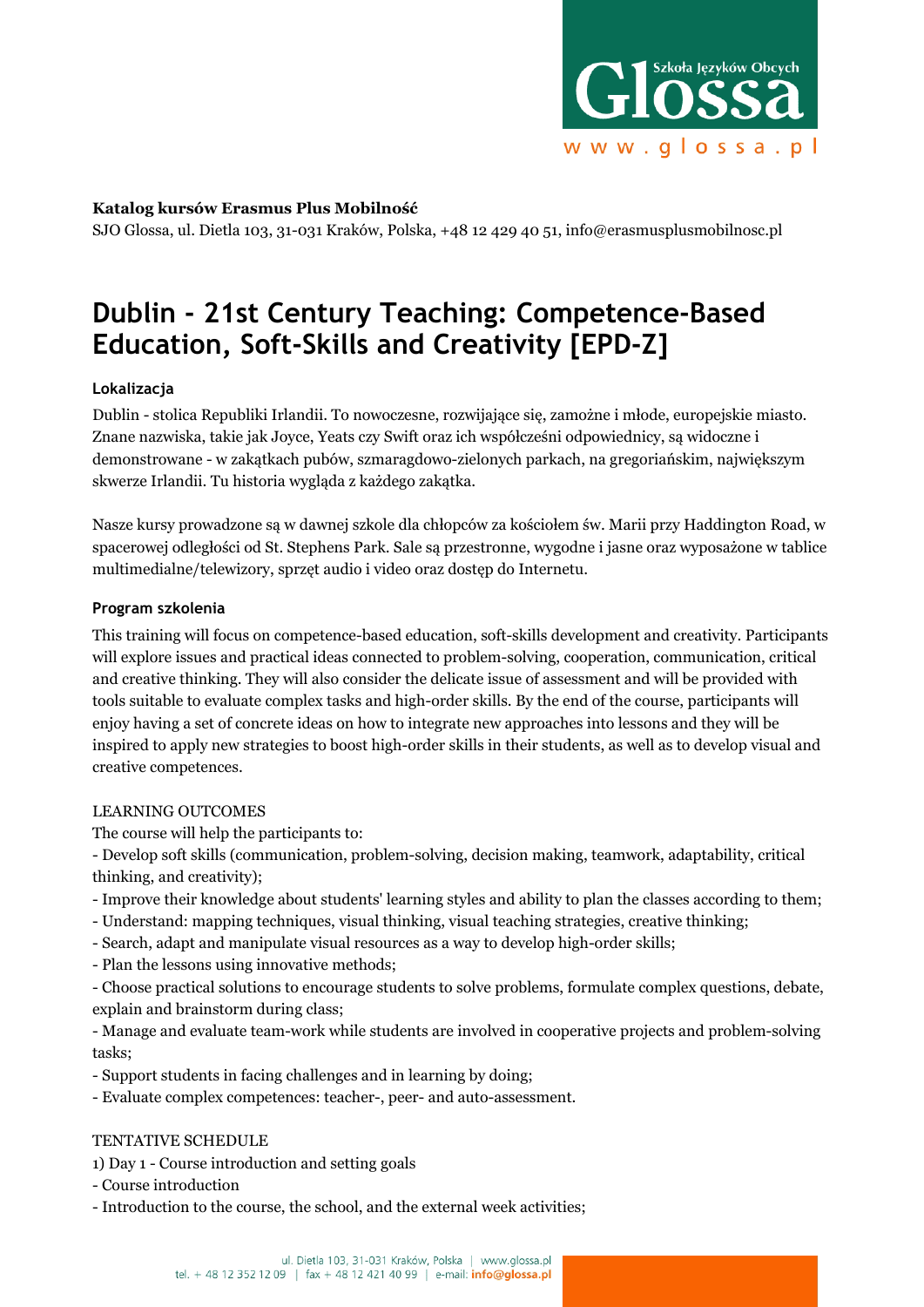

- Icebreaker activities using drama for trust and ensemble building.
- Setting goals
- Identification of needs and goals for each participant and relevant populations;
- The past, the present, the future: society, individuals, old and new needs;
- Presentations of the participants' schools.
- 2) Day 2 Learning styles
- Key Competences in Schools and Learning Styles.
- 3) Day 3 Critical thinking

- Supporting problem-solving, cooperation, communication, reasoning and arguing in evidence, critical thinking.

- 4) Day 4 Applying approaches
- Applying student-centered approaches to different subjects;
- Case studies and examples across Europe;
- Managing pair and group work.
- 5) Day 5 Student evaluation
- Assessment: are marks threatening for students?
- Evaluating students: teacher-, peer- and auto assessment;
- Providing feedback.
- 6) Day 6 (SATURDAY) Round up and Cultural activities
- Round up of acquired competences, feedback, and discussion;
- Excursion and other external cultural activities.
- 7) Day 7 (SUNDAY) Rest day
- Day off.
- 8) Day 8 Get creative
- Motivation and Serious Games;
- Creative Thinking and Mapping.
- 9) Day 9 New strategies
- New Methologies in Teaching Student centered tasks.
- 10) Day 10 Visual materials
- Visual Resources in Education: VTS;
- Looking for online visual materials: Google, Youtube, Wordclouds.
- 11) Day 11 Assessment types
- Managing pair and group work;
- Types of Assessment (teacher, p2p, self);
- Portfolios and online tools.
- 12) Day 12 Presentations and course closure
- Presenting and evaluating presentations;
- Course evaluation: round up of acquired competences, feedback, and discussion;
- Awarding of the course Certificate of Attendance.

## Target audience

- Language Teachers (primary, secondary, vocational, adult, special needs)
- Language teacher trainers
- Careers officers
- Educational guides and counsellors
- Headteachers and principals